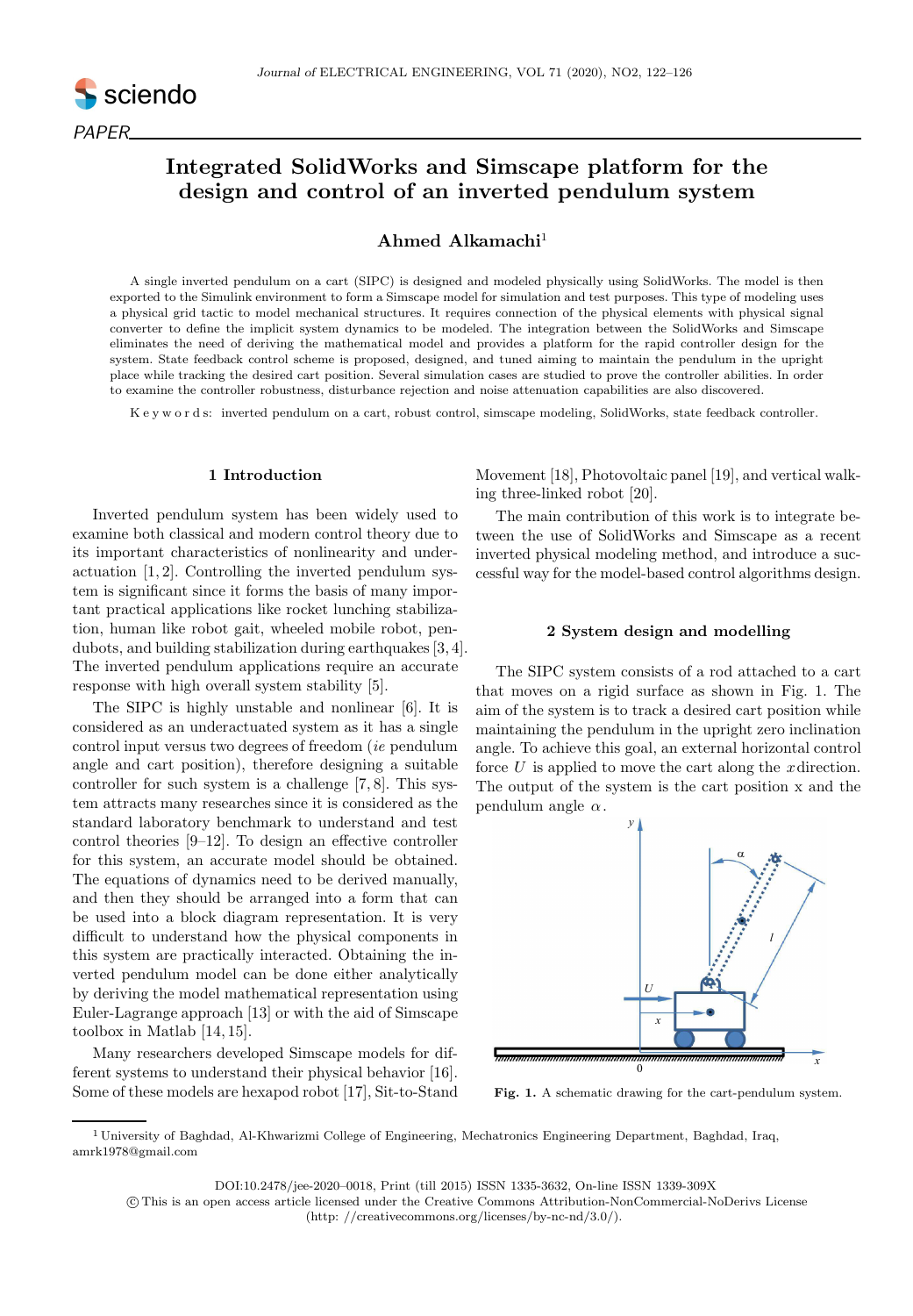

Fig. 2. Isometric sketch for the cart-pendulum system

## 2.1 Mechanical specifications

The cart in this system can move along the positive and negative x-axis direction with a range of  $\pm 100$  cm. The cart and pendulum are supposed to be made of aluminum alloy  $(2.7 \text{ g/cm}^3)$ , and their masses are 892 and 652 grams respectively. The length of the pendulum  $l$  is 40 cm. A SolidWorks isometric drawing for the system is shown in Fig. 2.

## 2.2 Simscape multibody model

The SolidWorks CAD design is imported into Matlab platform to obtain the Simscape model using Simscape Multibody Link plug-in. The interconnection between the mechanical parts is done using different types of joints to define the type of motion between the parts. The transformations between the 3D world and reference frames are made using rotation transforms blocks. Figure 3 shows how each mechanical part is linked to another. The revolute joint is used to connect the pendulum to the cart while the prismatic joint is used to connect cart with the fixed base track. The External Force and Torque block is added to apply an external disturbance force on the pendulum for the controller test purpose as it will be shown in the controller section in this paper.

### 3 Controller design

The system under study is controlled by applying a variable external force  $U$  on the cart. It is required to keep the vertical position of the pendulum while tracking the desired horizontal cart position. Due to the system structure, the upright position of the pendulum is the unstable position and this makes finding and designing a suitable controller a challenging task. The proposed controller in this work is a state feedback controller which will manage the applied force  $U$  in order to move the cart to its target while keeping the pendulum in an upright position. The proposed controller consists of a feedback block plus a feedforward gain compensator as depicted in Fig. 4.

The feedforward scaling compensator is used to overcome the high steady state error problem companion to the state feedback controller [21]. The feedback loop uses a state space controller that translates its two inputs  $(\alpha, \text{ and } x)$  into a feedback signal that adapts the input force  $U$ .

To start up the controller design process, some design requirements should be specified. Matlab is then used to adjust the state feedback controller and feedforward gain



Fig. 3. Complete Simscape model for the SIPC system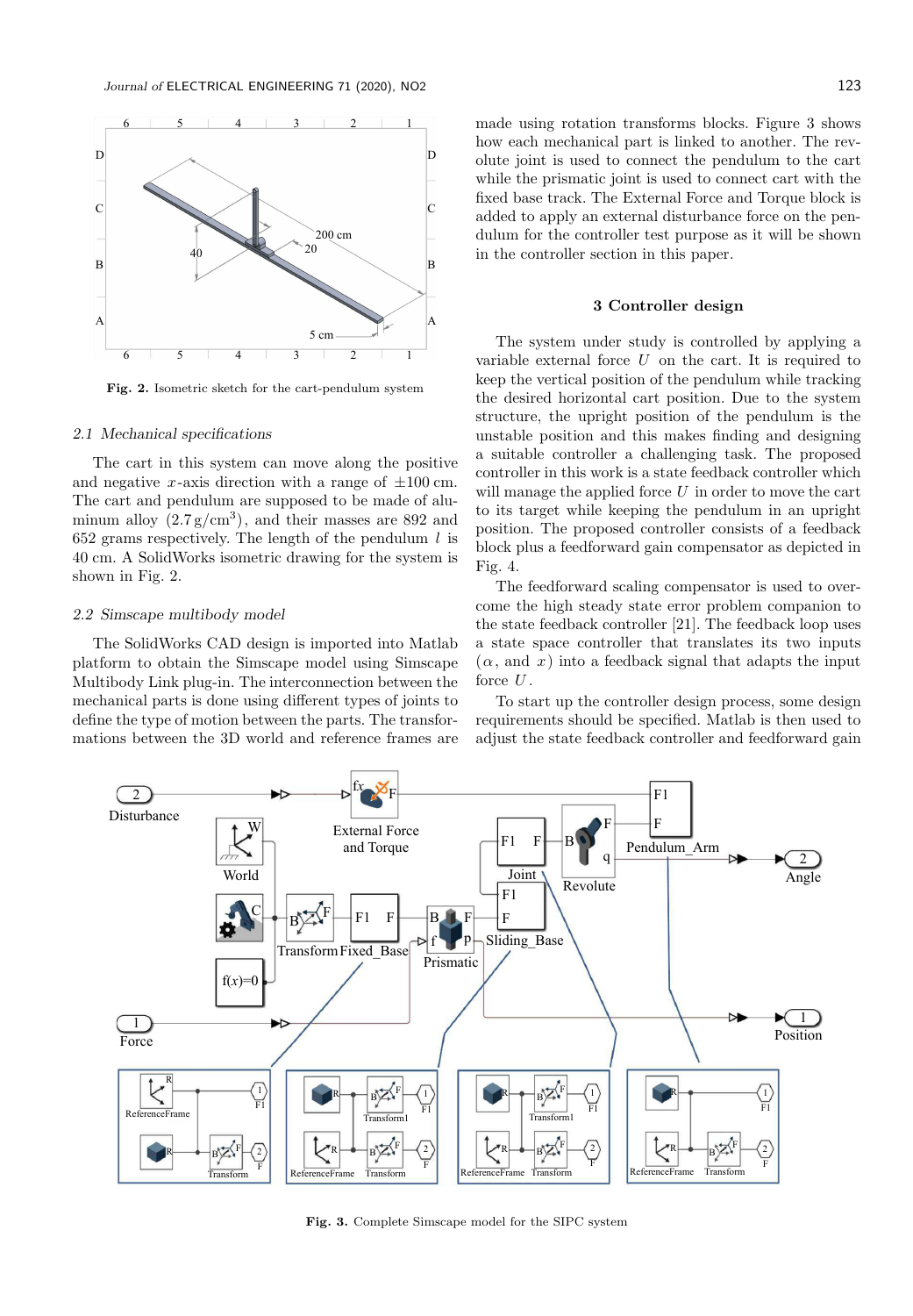

Fig. 4. The proposed control scheme block diagram



Fig. 5. Gain/phase margin plot for the system with the controller



Fig. 6. Step input response plot for the SIPC system

parameters using "slTuner" tuning command. The design goals required to be achieved through the tuning process are as follows:

Goal 1: Settling time of 3 sec or less.

Goal 2: In order for the system to be robust, it should have no less than 5 dB gain margin and 40 deg phase margin.

Goal 3: An optimum Linear-quadratic-Gaussian (LQG) control is used to qualify the controller to reject the external disturbance  $dU$  that may be exerted on the pendulum head while guarantee that the applied force effort  $U$  will not exceed its limit. In our design, the LQG control law is proposed to be as follows

$$
\int_0^\infty (15\alpha^2 + x^2 + 0.02U^2) dt.
$$
 (1)

Goal 4: In order to obtain a soft transient response, another requirement is applied by setting up damping coefficient to 0.8 and the natural frequency of oscillation to  $100 \text{ rad/s}$ .

After specifying these four requirements, the tuning process is started and the following parameters are obtained.

Feedback block parameters:

$$
\mathbf{A} = \begin{bmatrix} -115.92 & -9.11 \\ -656.29 & -97.54 \end{bmatrix}
$$

$$
\mathbf{B} = \begin{bmatrix} -167.13 & 201.15 \\ 85.76 & 1612.24 \end{bmatrix}
$$

$$
\mathbf{C} = \begin{bmatrix} 824.97 & 113.61 \end{bmatrix}
$$

$$
\mathbf{D} = \begin{bmatrix} 81.67 & -2035.35 \end{bmatrix}
$$

Feedforward compensator gain  $= -12.48$ .

With these parameters, the gain/phase margin plot is depicted in Fig. 5. The plot shows that the minimum achieved gain margin is about 8 dB at 1.8 rad/sec, and the minimum phase margin is 46.7 degree at 1.75 rad/sec. It means that the phase and gain margin attained met the design requirement stated in goal 2 in section 3 of this paper.

### 4 Results and discussion

Simulation tests and results come up with a deep insights into the system action without the necessity to write the complex mathematical model of the system. This way of analysis also lessens the need for the physical system - which is mostly expensive - to understand and apply various control schemes.

For the purpose of assessing the controller ability and robustness, the simulation is divided into three phases:

#### Test 1: Step input response

The controller is examined on its ability to track a desired cart position. The controller generates a control signal to displace the cart to the desired position and at the same time balance the pendulum in its unstable upright position. Concerning the cart position response, there is almost no overshoot and the settling time is 2.4 s. The pendulum angle deviation is very small and it is within  $\pm 2$  deg in range 2.4 s. The system performance plot is shown in Fig. 6.

#### Test 2: External disturbance rejection

An external disturbance signal of 10 N is applied at the tip of the pendulum at a time shown in Fig.  $7(a)$ . Simulation result proves the controller ability to reject the disturbance signal. Hence, the controller is eligible to reveal the original cart position and to effectively balance the pendulum in the upright position. The system restores its states in about 3 s as shown in Fig. 7(b).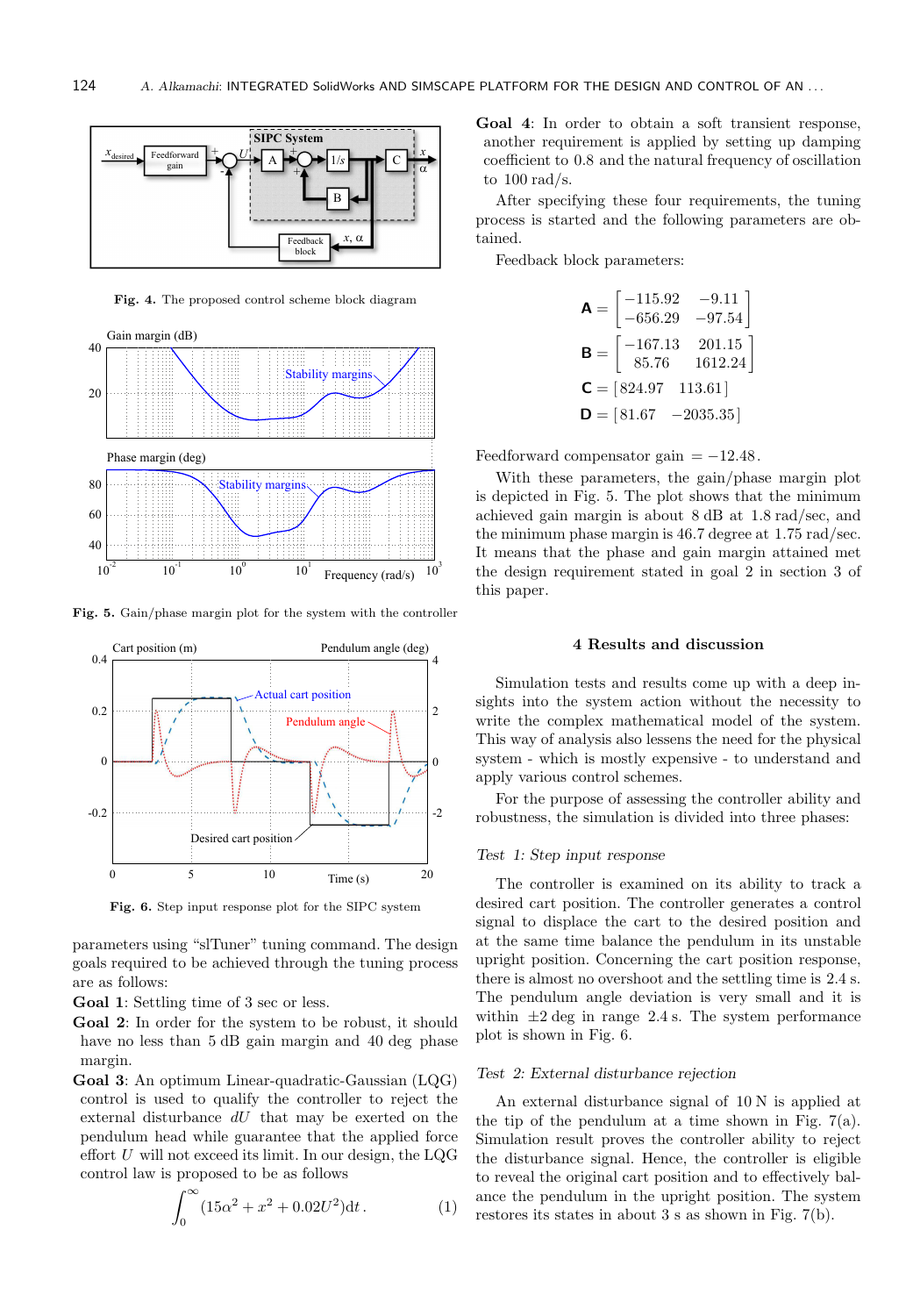

Fig. 7. Disturbance test plots. (a) – Applied disturbance signal, (b) – System response to the disturbance signal



Fig. 8. Sensor noise test plots. (a) – noise signal added to the cart position state, (b) – noise signal added to the pendulum angle state,  $(c)$  – deviation of the cart position,  $(d)$  – swinging of the pendulum angle

### Test 3: Sensor noise attenuation

## It is an essential test since most of the sensor signals are combined with a white noise [22]. A white Gaussian noise signal, shown in Fig. 8(a) and Fig. 8(b), is added to the feedback position and angle signals to mimic the sensors noise. The controller shows a very good noise attenuation property by keeping the cart in its position with a very small deviation in position and pendulum angle. The cart swings with  $\pm 2$  mm from its initial, while the pendulum tilts within  $\pm 0.6$  deg from its vertical axis as shown in Fig.  $8(c)$  and Fig.  $8(d)$ .

## 5 Conclusion

This work exhibits a procedure to design a controller for a mechanical plant without the necessity for deriving the model differential equations. The mechanical structure has been first developed using SolidWorks platform and then it has been integrated into Simulink environment to obtain the Simscape model of the system. The Simscape model ease the controller design and verification steps. It is also reducing the importance of the physical system existence. A state feedback controller has been proposed, designed, and tuned. Furthermore, the controller performance and robustness have been examined.